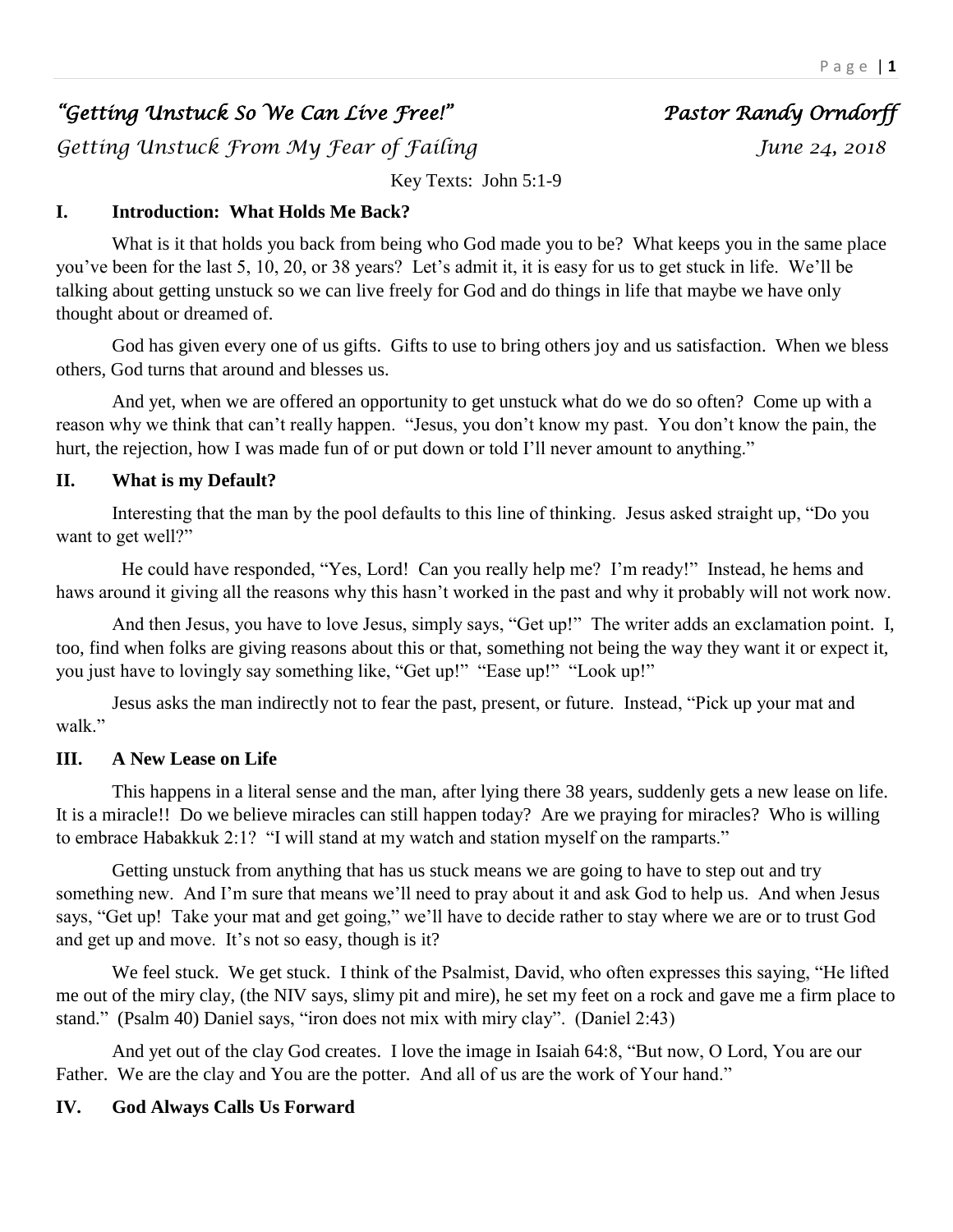God is always calling us forward, to grow, to leave the past behind, to leave the old behind. To be reformed, refashioned, renewed! God wants us to get unstuck from things that hold us back, or they keep us on our back, or on our mats and to step into a new future with new hope.

But how Lord? I can't see things getting any better. I can't see things changing. One thing that causes us to be in the miry clay and to stay stuck is fear. It's not the only thing, but it is definitely one because too often we fear what the future might hold if we get up and take our mats and walk.

Think about it, what day did Jesus do this on? A sabbath. He healed a man on the sabbath?!? And immediately the man had to start dealing with questions from religious leaders. "Where is the man who made you well?" (vs 11-13) "It is the sabbath and the law forbids you to carry your mat." (vs 10) Instead of rejoicing with this man who has been by the pool for 38 years, they'd prefer to keep him in the miry clay.

Their focus was on the legal system, not helping people get unstuck, but to stay stuck. God's vision and the reason he sent Jesus was to help us get unstuck from our sin, the status quo, and from our fears so that we can live freely. From the Old Testament to this very day, God's will is for His people to be set free. Set free from guilt and shame, set free from sin and a life focused on making excuses.

#### **V. Overcoming My Fears**

I am so glad God set me free when I was younger. Growing up rather poor, I wanted to be like other kids. I often felt inferior, didn't have the right jeans or shoes, talked too much and acted out to be noticed, said and did things my teachers asked me not to do. And God and people loved me anyway. My grandmother and church choir director pushed me to sing. My great grandfather Robinson had a great voice and I suppose my grandmother thought maybe I got a song gene somewhere and that helped me be begin to get unstuck from a rough childhood.

In 7<sup>th</sup> grade I faced one of my biggest fears when my English teacher, Mrs. Deavers, pushed me towards a forensic competition and I did one of those public speaking contests. I used 3X5 cards and spoke about Thomas Jefferson. I may have placed  $2<sup>nd</sup>$  or  $3<sup>rd</sup>$ , I don't remember. I do remember a teacher who saw something in me I didn't see and called that out of me. Get up! Take your mat and walk! I had more opportunities as I left that fear and anxiety of being up in from of people in choir, in drama and in FFA, Future Farmers of America. Look I never won any competitions, but I do appreciate the fact that in back to back years, guys at my high school won the National Public Speaker Competition which put me in good company with people who taught me well.

God knows where we've come from, where we are and where we are headed. Like Jesus, Mrs. Deavers saw what she saw and challenged me. What if I had said, "I can't do that. I'll probably fail at it. I'm not comfortable in front of people." Oh, I did say that and think all those things!

Mrs. Deavers said "Go to the library and start reading and take notes!" Get up and do something! You can get over those fears. I wonder where I'd be today if I had decided to sit at my desk and not do what she encouraged me to do?

Who in your life do you need to encourage? To look at them and ask, "Do you want to be well? Do you want to try something new? Do you want to use the gifts, the passions, the talents God has given you? Or do you want to stay on your mat, to sit in your comfortable chair, or think, God, it will never be any more than this.

#### **VI. Overcoming Our Naysayers**

I think we serve a God who says, "Nothing is impossible for Me!" We do have to ask God to help us and trust God to take first steps. We have to get out of our isolation, which fear causes us to get into , and place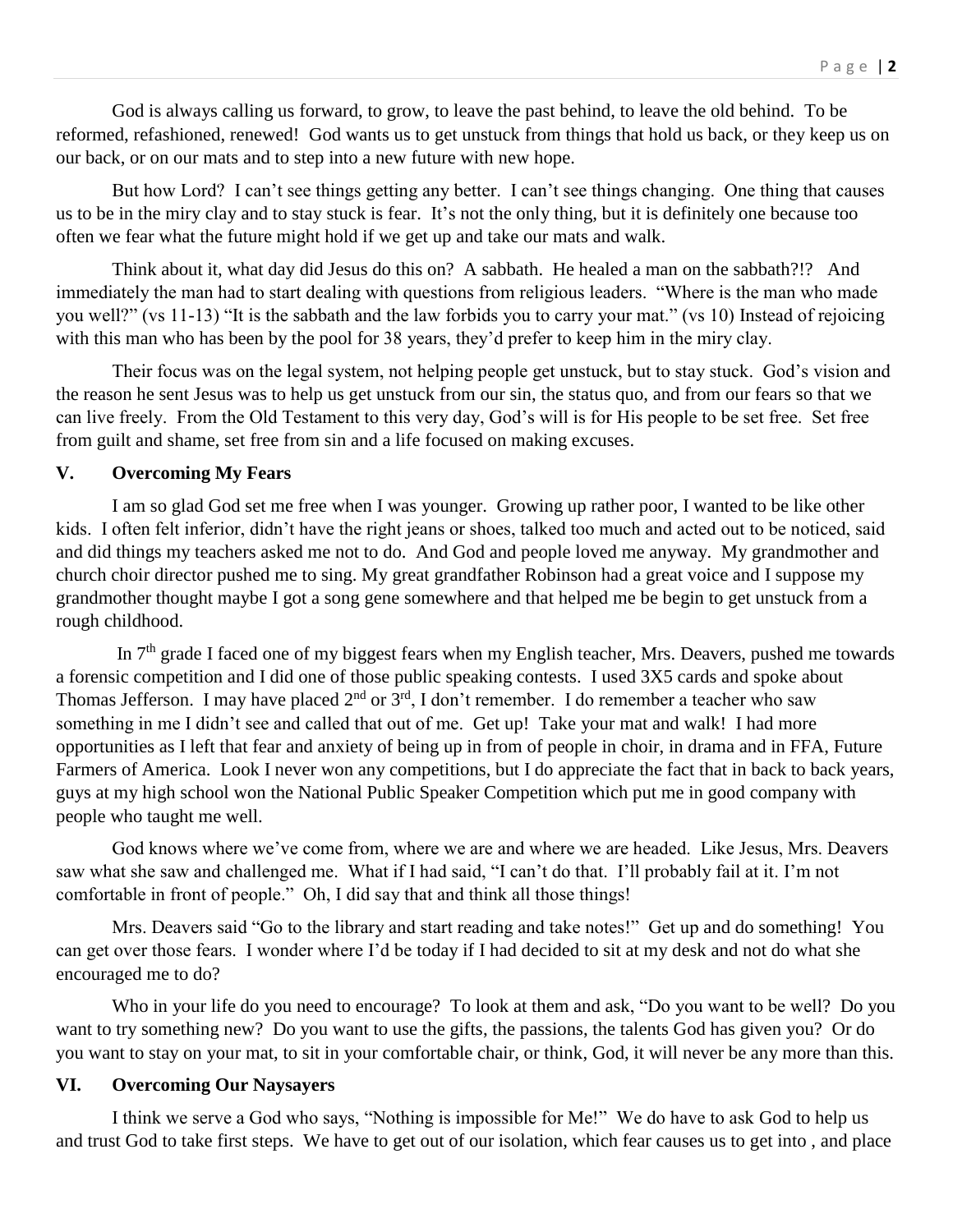ourselves in a community of faith, a small group where people can care for, listen to , and support one another while studying God's word and growing in faith.

Because you see when we start getting unstuck from fear and our excuses and start picking up our mats we are going to be confronted with questions from others, from the enemy who wants to keep us stuck and our own internal struggles and stories we make up. But as our children learned at VBS, last week when we struggle Jesus will rescue us. If we do not have the prayerful support of other Christian brothers and sisters, we are likely to stay on our mats. And I wonder if the guy ever decided to toss his mat in the trash and get on with his life. There is plenty of scripture to support leaving the old behind and pressing on to what lies ahead.

### **VII. Getting a Testimony**

And we just don't press on for ourselves, we do it for God and God's glory. I like the idea Mark Batterson shares in Draw the Circle for each of us to get a testimony. We are going to hear some personal testimonies in the coming week. We think a testimony only centers around our conversion experience, who we were before we met Jesus, what happened when we met Jesus, and what life has been like since we met Jesus. I'd say the man on the mat had a powerful testimony after this encounter with Jesus. He and Jesus meet up a little later in the day and Jesus acknowledges the man is well. He also adds a bit more to the conversation, "Now go and sin no more". I have, we have, no idea what sin Jesus is referring to. Only to say it is not enough to be physically healed by Jesus, we also need spiritual healing, which means confessing our sins and asking forgiveness because at the end of the day that's where true freedom is experienced.

### **VIII. Naming Our Fears**

To get unstuck from fears that hold you back, think about a fear or fears you have. Begin to name and acknowledge that fear:

--What others think about you,

--Fear of loneliness,

--Fear of death,

--Fear of speaking the truth in love, (i.e. fear of conflict)

--Fear of trying to change an abusive relationship,

--Fear of a new job,

--Fear of terrorist activities.

--And of course there are many phobias, some that actually serve to help us think wisely, like it might help to respect heights when you are standing on the 300 foot cliff or rock ledge.

The Bible encourages us more often to fear not. Over and over in the Old Testament we hear, "Say to those with fearful hearts be strong, do not fear, your God will come and save you." (Is 35:4)

"Peace I leave with you, my peace I give to you. I do not give as the world gives. Do not let your hearts be troubled and do not let them be afraid." (John 14:27)

How easy do you think it was for that man lying there 38 years to trust Jesus enough to get up? Not easy at all. But he did and he faced some nay-sayers and my guess is he finally dropped his mat and learned to live spiritually free. We don't know where life took him. We know life could not be the same after this encounter with Jesus.

# **IX. How To Get a Testimony**